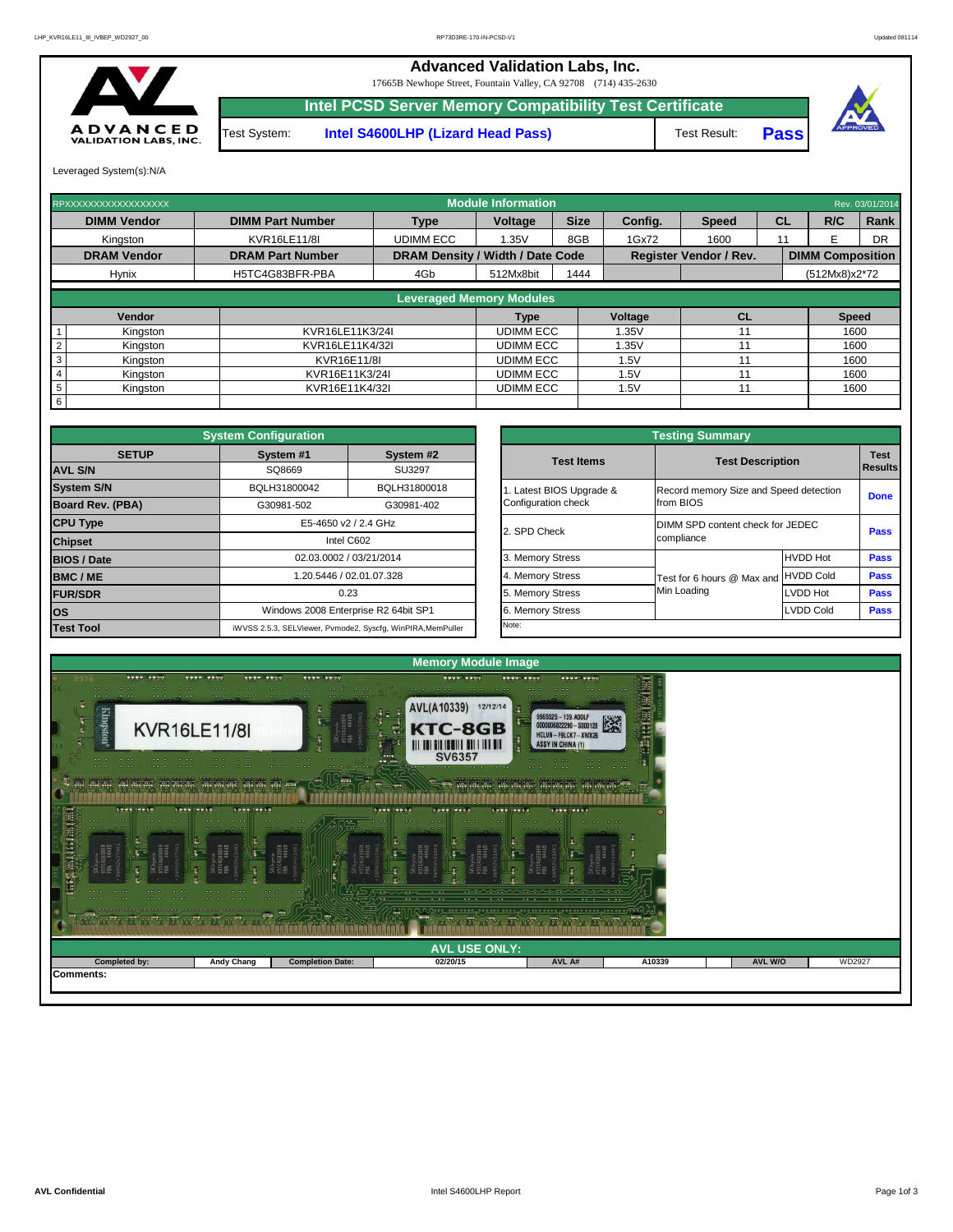**Test Results**

|                                 | 4C                     |    |   |           |    | 4C                              |                       |    |    |          |    | 4C                              |                        |   |   |              |   |
|---------------------------------|------------------------|----|---|-----------|----|---------------------------------|-----------------------|----|----|----------|----|---------------------------------|------------------------|---|---|--------------|---|
|                                 | <b>Minimum Loading</b> |    |   |           |    |                                 | <b>Middle Loading</b> |    |    |          |    |                                 | <b>Maximum Loading</b> |   |   |              |   |
| <b>Jate</b>                     |                        |    |   | 1/31/2015 |    | <b>Start Date</b>               |                       |    |    | 02/04/15 |    | <b>Start Date</b>               |                        |   |   |              |   |
| Voltage                         |                        |    |   | 1.35v     |    | <b>DIMM Voltage</b>             |                       |    |    | 1.35v    |    | <b>DIMM Voltage</b>             |                        |   |   | 1.35v        |   |
| <b>DIMM</b>                     | S/N                    | Е  | F | G         | H  | <b>DIMM</b>                     | S/N                   | Е  | F  | G        | н  | <b>DIMM</b>                     | S/N                    | А | B | $\mathbf{C}$ | D |
| <b>CPU1 A1</b>                  | <b>SV6357</b>          | P. | P | P.        | Р. | <b>CPU1 A1</b>                  | SV6357                | P. | P  | P.       | Р. | <b>CPU1 A1</b>                  |                        |   |   |              |   |
| CPU1 A2                         |                        |    |   |           |    | <b>CPU1 A2</b>                  | SV6358                | P. | P  | P        | P. | <b>CPU1 A2</b>                  |                        |   |   |              |   |
| CPU1 A3                         |                        |    |   |           |    | <b>CPU1 A3</b>                  |                       |    |    |          |    | <b>CPU1 A3</b>                  |                        |   |   |              |   |
| CPU1 B1                         | <b>SV6358</b>          | P. | P | P.        | P. | <b>CPU1 B1</b>                  | SV6359                | P. | P  | P        | P. | <b>CPU1 B1</b>                  |                        |   |   |              |   |
| <b>CPU1 B2</b>                  |                        |    |   |           |    | <b>CPU1 B2</b>                  | SV6360                | P. | P  | P.       | P. | <b>CPU1 B2</b>                  |                        |   |   |              |   |
| CPU1 B3                         |                        |    |   |           |    | <b>CPU1 B3</b>                  |                       |    |    |          |    | <b>CPU1 B3</b>                  |                        |   |   |              |   |
| <b>CPU1 C1</b>                  | <b>SV6359</b>          | P. | P | D.        | P. | CPU1 C1                         | SV6361                | P. | P  | P.       | P. | CPU <sub>1</sub> C <sub>1</sub> |                        |   |   |              |   |
| <b>CPU1 C2</b>                  |                        |    |   |           |    | <b>CPU1 C2</b>                  | SV6362                | P. | P  | P.       | P. | <b>CPU1 C2</b>                  |                        |   |   |              |   |
| CPU1 C3                         |                        |    |   |           |    | <b>CPU1 C3</b>                  |                       |    |    |          |    | <b>CPU1 C3</b>                  |                        |   |   |              |   |
| <b>CPU1 D1</b>                  | <b>SV6360</b>          | P. | P | P.        | P. | <b>CPU1 D1</b>                  | SV6363                | P. | P  | P.       | P. | <b>CPU1 D1</b>                  |                        |   |   |              |   |
| CPU1 D2                         |                        |    |   |           |    | CPU1 D2                         | SV6364                | P. | P  | P        | P. | <b>CPU1 D2</b>                  |                        |   |   |              |   |
| CPU1 D3                         |                        |    |   |           |    | CPU1 D3                         |                       |    |    |          |    | CPU1D3                          |                        |   |   |              |   |
| <b>CPU2 E1</b>                  | <b>SV6361</b>          | Р. | P | P.        | P. | <b>CPU2 E1</b>                  | SV6365                | D. | P  | P.       | P. | <b>CPU2 E1</b>                  |                        |   |   |              |   |
| <b>CPU2 E2</b>                  |                        |    |   |           |    | <b>CPU2 E2</b>                  | SV6366                | P. | P  | P.       | P. | <b>CPU2 E2</b>                  |                        |   |   |              |   |
| <b>CPU2 E3</b>                  |                        |    |   |           |    | <b>CPU2 E3</b>                  |                       |    |    |          |    | <b>CPU2 E3</b>                  |                        |   |   |              |   |
| CPU <sub>2</sub> F1             | <b>SV6362</b>          | P. | P | P.        | P. | CPU <sub>2</sub> F1             | SV6367                | P. | P  | P.       | P. | CPU <sub>2</sub> F1             |                        |   |   |              |   |
| CPU <sub>2</sub> F <sub>2</sub> |                        |    |   |           |    | CPU <sub>2</sub> F <sub>2</sub> | SV6368                | P. | P. | P.       | P. | <b>CPU2 F2</b>                  |                        |   |   |              |   |
| CPU <sub>2</sub> F <sub>3</sub> |                        |    |   |           |    | <b>CPU2 F3</b>                  |                       |    |    |          |    | CPU <sub>2</sub> F <sub>3</sub> |                        |   |   |              |   |
| <b>CPU2 G1</b>                  | <b>SV6363</b>          | Р. | P | P.        | P. | CPU <sub>2</sub> G1             | SV6369                | P. | P  | P.       | P. | <b>CPU2 G1</b>                  |                        |   |   |              |   |
| <b>CPU2 G2</b>                  |                        |    |   |           |    | <b>CPU2 G2</b>                  | SV6370                | P. | P  | P.       | P. | <b>CPU2 G2</b>                  |                        |   |   |              |   |
| <b>CPU2 G3</b>                  |                        |    |   |           |    | <b>CPU2 G3</b>                  |                       |    |    |          |    | <b>CPU2 G3</b>                  |                        |   |   |              |   |
| CPU2 H1                         | <b>SV6364</b>          | P. | P | P.        | P. | CPU <sub>2</sub> H <sub>1</sub> | SV6371                | P. | P  | P.       | P. | CPU <sub>2</sub> H1             |                        |   |   |              |   |
| <b>CPU2 H2</b>                  |                        |    |   |           |    | CPU <sub>2</sub> H <sub>2</sub> | SV6372                | P. | P. | Р.       | P. | CPU <sub>2</sub> H <sub>2</sub> |                        |   |   |              |   |
| CPU <sub>2</sub> H <sub>3</sub> |                        |    |   |           |    | CPU <sub>2</sub> H <sub>3</sub> |                       |    |    |          |    | CPU <sub>2</sub> H <sub>3</sub> |                        |   |   |              |   |

|                      | 4C                     |    |    |             |                |                                 | 4C     |    |          |             |    |                                 | 4C                     |   |   |                |
|----------------------|------------------------|----|----|-------------|----------------|---------------------------------|--------|----|----------|-------------|----|---------------------------------|------------------------|---|---|----------------|
|                      | <b>Minimum Loading</b> |    |    |             |                | <b>Middle Loading</b>           |        |    |          |             |    |                                 | <b>Maximum Loading</b> |   |   |                |
| <b>Jate</b>          |                        |    |    | 2/1/2015    |                | <b>Start Date</b>               |        |    | 02/03/15 |             |    | <b>Start Date</b>               |                        |   |   |                |
| Voltage              |                        |    |    | 1.5v        |                | <b>DIMM Voltage</b>             |        |    |          | 1.5v        |    | <b>DIMM Voltage</b>             |                        |   |   | 1.5v           |
| <b>DIMM</b>          | S/N                    | A  | В  | $\mathbf c$ | D              | <b>DIMM</b>                     | S/N    | A  | В        | $\mathbf c$ | D  | <b>DIMM</b>                     | S/N                    | A | B | $\overline{c}$ |
| <b>CPU1 A1</b>       | <b>SV6357</b>          | Р. | P  | P.          | $\overline{P}$ | <b>CPU1 A1</b>                  | SV6357 | P. | P        | P           | P. | <b>CPU1 A1</b>                  |                        |   |   |                |
| <b>CPU1 A2</b>       |                        |    |    |             |                | CPU1 A2                         | SV6358 | P. | P        | P.          | P. | <b>CPU1 A2</b>                  |                        |   |   |                |
| <b>CPU1 A3</b>       |                        |    |    |             |                | CPU1 A3                         |        |    |          |             |    | CPU1 A3                         |                        |   |   |                |
| <b>CPU1 B1</b>       | <b>SV6358</b>          | Р. | P  | Р.          | P.             | CPU1 B1                         | SV6359 | P. | P        | P           | P. | <b>CPU1 B1</b>                  |                        |   |   |                |
| <b>CPU1 B2</b>       |                        |    |    |             |                | <b>CPU1 B2</b>                  | SV6360 | P. | P        | P.          | P. | <b>CPU1 B2</b>                  |                        |   |   |                |
| <b>CPU1 B3</b>       |                        |    |    |             |                | <b>CPU1 B3</b>                  |        |    |          |             |    | <b>CPU1 B3</b>                  |                        |   |   |                |
| CPU1 C1              | <b>SV6359</b>          | Р. | P. | Р.          | P.             | <b>CPU1 C1</b>                  | SV6361 | P. | P        | P.          | P. | CPU1 C1                         |                        |   |   |                |
| <b>CPU1 C2</b>       |                        |    |    |             |                | <b>CPU1 C2</b>                  | SV6362 | P. | P        | P.          | P. | <b>CPU1 C2</b>                  |                        |   |   |                |
| CPU1 C3              |                        |    |    |             |                | <b>CPU1 C3</b>                  |        |    |          |             |    |                                 |                        |   |   |                |
|                      |                        |    |    | P.          |                |                                 |        |    |          |             |    | <b>CPU1 C3</b>                  |                        |   |   |                |
| <b>CPU1 D1</b>       | <b>SV6360</b>          | Р. | P  |             | P.             | <b>CPU1 D1</b>                  | SV6363 | P. | P        | P.          | P. | <b>CPU1 D1</b>                  |                        |   |   |                |
| <b>CPU1D2</b>        |                        |    |    |             |                | <b>CPU1 D2</b>                  | SV6364 | P. | P        | P.          | P. | <b>CPU1 D2</b>                  |                        |   |   |                |
| CPU1D3               |                        |    |    |             |                | <b>CPU1 D3</b>                  |        |    |          |             |    | <b>CPU1 D3</b>                  |                        |   |   |                |
| <b>CPU2 E1</b>       | <b>SV6361</b>          | Р. | P. | Р.          | P.             | <b>CPU2 E1</b>                  | SV6365 | P. | P        | P.          | P. | <b>CPU2 E1</b>                  |                        |   |   |                |
| <b>CPU2 E2</b>       |                        |    |    |             |                | <b>CPU2 E2</b>                  | SV6366 | P. | P        | P.          | P. | <b>CPU2 E2</b>                  |                        |   |   |                |
| <b>CPU2 E3</b>       |                        |    |    |             |                | <b>CPU2 E3</b>                  |        |    |          |             |    | <b>CPU2 E3</b>                  |                        |   |   |                |
| $\overline{CPU}2$ F1 | <b>SV6362</b>          | P. | P  | P.          | P.             | <b>CPU2 F1</b>                  | SV6367 | P. | P        | P.          | Р. | CPU <sub>2</sub> F1             |                        |   |   |                |
| <b>CPU2 F2</b>       |                        |    |    |             |                | <b>CPU2 F2</b>                  | SV6368 | P. | P        | P.          | P. | <b>CPU2 F2</b>                  |                        |   |   |                |
| <b>CPU2 F3</b>       |                        |    |    |             |                | <b>CPU2 F3</b>                  |        |    |          |             |    | CPU <sub>2</sub> F <sub>3</sub> |                        |   |   |                |
| <b>CPU2 G1</b>       | <b>SV6363</b>          | Р. | P. | P.          | P.             | <b>CPU2 G1</b>                  | SV6369 | P. | P        | P           | P. | <b>CPU2 G1</b>                  |                        |   |   |                |
| <b>CPU2 G2</b>       |                        |    |    |             |                | <b>CPU2 G2</b>                  | SV6370 | P. | P        | P.          | P. | <b>CPU2 G2</b>                  |                        |   |   |                |
| CPU2 G3              |                        |    |    |             |                | <b>CPU2 G3</b>                  |        |    |          |             |    | <b>CPU2 G3</b>                  |                        |   |   |                |
| CPU2 H1              | <b>SV6364</b>          | Р. | P  | P.          | P.             | CPU <sub>2</sub> H <sub>1</sub> | SV6371 | P. | P        | P.          | P. | CPU <sub>2</sub> H1             |                        |   |   |                |
| <b>CPU2 H2</b>       |                        |    |    |             |                | CPU <sub>2</sub> H <sub>2</sub> | SV6372 | P. | P        | P.          | P. | CPU <sub>2</sub> H <sub>2</sub> |                        |   |   |                |
| <b>CPU2 H3</b>       |                        |    |    |             |                | CPU <sub>2</sub> H <sub>3</sub> |        |    |          |             |    | CPU <sub>2</sub> H <sub>3</sub> |                        |   |   |                |
| CPU3L1               | <b>SV6365</b>          | Р. | P. | P.          | P.             | CPU3L1                          | SV6373 | P. | P        | P.          | P. | CPU3L1                          |                        |   |   |                |
| <b>CPU3 L2</b>       |                        |    |    |             |                | CPU <sub>3</sub> L <sub>2</sub> | SV6374 | P. | P        | P.          | P. | CPU <sub>3</sub> L <sub>2</sub> |                        |   |   |                |
| <b>CPU3L3</b>        |                        |    |    |             |                | CPU3L3                          |        |    |          |             |    | CPU <sub>3</sub> L <sub>3</sub> |                        |   |   |                |
| CPU3 M1              | <b>SV6366</b>          | Р. | P  | Р.          | P.             | CPU3 M1                         | SV6375 | P. | P        | P.          | Р. | CPU3 M1                         |                        |   |   |                |
| <b>CPU3 M2</b>       |                        |    |    |             |                | CPU3 M2                         | SV6376 | P. | P.       | P.          | P. | CPU3 M2                         |                        |   |   |                |
| CPU3 M3              |                        |    |    |             |                | CPU3 M3                         |        |    |          |             |    | CPU3 M3                         |                        |   |   |                |
| CPU3 J1              | <b>SV6367</b>          | P. | P. | P           | P.             | <b>CPU3 J1</b>                  | SV6377 | P. | P.       | P.          | Р. | CPU3 J1                         |                        |   |   |                |
| <b>CPU3 J2</b>       |                        |    |    |             |                | <b>CPU3 J2</b>                  | SV6378 | P. | P.       | P.          | P. | <b>CPU3 J2</b>                  |                        |   |   |                |
| CPU3 J3              |                        |    |    |             |                | CPU3 J3                         |        |    |          |             |    | <b>CPU3 J3</b>                  |                        |   |   |                |
|                      |                        | Р. | P. | P.          | P.             | CPU3 K1                         |        | P. | P.       | P.          | P. |                                 |                        |   |   |                |
| <b>CPU3 K1</b>       | <b>SV6368</b>          |    |    |             |                |                                 | SV6379 |    |          |             |    | CPU3 K1                         |                        |   |   |                |
| <b>CPU3K2</b>        |                        |    |    |             |                | CPU3 K2                         | SV6380 | P. | P        | P.          | P. | CPU3 K2                         |                        |   |   |                |
| <b>CPU3 K3</b>       |                        |    |    |             |                | <b>CPU3K3</b>                   |        |    |          |             |    | CPU3 K3                         |                        |   |   |                |
| <b>CPU4 R1</b>       | <b>SV6369</b>          | Р. | P. | P.          | P.             | CPU4 R1                         | SV6381 | Р. | <b>P</b> | Р.          | P. | <b>CPU4 R1</b>                  |                        |   |   |                |
| <b>CPU4 R2</b>       |                        |    |    |             |                | <b>CPU4 R2</b>                  | SV6382 | P. | P.       | P.          | P. | <b>CPU4 R2</b>                  |                        |   |   |                |
| <b>CPU4 R3</b>       |                        |    |    |             |                | <b>CPU4 R3</b>                  |        |    |          |             |    | CPU4R3                          |                        |   |   |                |
| <b>CPU4 T1</b>       | <b>SV6370</b>          | Р. | P. | P.          | P.             | <b>CPU4 T1</b>                  | SV6383 | P. | P.       | P.          | P. | <b>CPU4 T1</b>                  |                        |   |   |                |
| <b>CPU4 T2</b>       |                        |    |    |             |                | <b>CPU4 T2</b>                  | SV6384 | P. | P.       | P.          | P. | <b>CPU4 T2</b>                  |                        |   |   |                |
| <b>CPU4 T3</b>       |                        |    |    |             |                | <b>CPU4 T3</b>                  |        |    |          |             |    | <b>CPU4 T3</b>                  |                        |   |   |                |
| <b>CPU4 N1</b>       | <b>SV6371</b>          | Р. | P. | Р.          | P.             | <b>CPU4 N1</b>                  | SV6385 | P. | P        | P.          | Р. | <b>CPU4 N1</b>                  |                        |   |   |                |
| <b>CPU4 N2</b>       |                        |    |    |             |                | <b>CPU4 N2</b>                  | SV6386 | P. | P.       | P.          | P. | <b>CPU4 N2</b>                  |                        |   |   |                |
| <b>CPU4 N3</b>       |                        |    |    |             |                | <b>CPU4 N3</b>                  |        |    |          |             |    | CPU4 N3                         |                        |   |   |                |
| <b>CPU4 P1</b>       | <b>SV6261</b>          | Р. | P. | P.          | P.             | <b>CPU4 P1</b>                  | SV6387 | P. | P        | P.          | P. | <b>CPU4 P1</b>                  |                        |   |   |                |
| <b>CPU4 P2</b>       |                        |    |    |             |                | <b>CPU4 P2</b>                  | SV6260 | P. | P.       | P.          | P. | <b>CPU4 P2</b>                  |                        |   |   |                |
| CPU4 P3              |                        |    |    |             |                | CPU4 P3                         |        |    |          |             |    | <b>CPU4 P3</b>                  |                        |   |   |                |

|                                 |                        |        |    |                         |    |                                 | י טטג ו געטעונט       |        |    |             |         |                                 |                        |   |      |  |
|---------------------------------|------------------------|--------|----|-------------------------|----|---------------------------------|-----------------------|--------|----|-------------|---------|---------------------------------|------------------------|---|------|--|
|                                 | 4C                     |        |    |                         |    |                                 | 4C                    |        | 4C |             |         |                                 |                        |   |      |  |
|                                 | <b>Minimum Loading</b> |        |    |                         |    |                                 | <b>Middle Loading</b> |        |    |             |         |                                 | <b>Maximum Loading</b> |   |      |  |
| <b>Start Date</b>               |                        |        |    | 2/1/2015                |    | <b>Start Date</b>               |                       |        |    | 02/03/15    |         | <b>Start Date</b>               |                        |   |      |  |
| <b>DIMM Voltage</b>             |                        |        |    | 1.5v                    |    | <b>DIMM Voltage</b>             |                       |        |    | 1.5v        |         | <b>DIMM Voltage</b>             |                        |   | 1.5v |  |
|                                 |                        |        | B  | $\mathbf c$             | D  |                                 |                       |        | В  | $\mathbf c$ | D       |                                 |                        |   | B    |  |
| <b>DIMM</b><br>CPU1 A1          | S/N<br><b>SV6357</b>   | A<br>P | P. | $\overline{\mathsf{P}}$ | P  | <b>DIMM</b><br>CPU1 A1          | S/N<br>SV6357         | A<br>P | P. | P           | P.      | <b>DIMM</b><br>CPU1 A1          | S/N                    | A |      |  |
| CPU1 A2                         |                        |        |    |                         |    | CPU1 A2                         |                       |        | P. | P.          | P.      |                                 |                        |   |      |  |
| CPU1 A3                         |                        |        |    |                         |    | CPU1 A3                         | SV6358                | P.     |    |             |         | <b>CPU1 A2</b>                  |                        |   |      |  |
|                                 |                        |        | P. | P                       | P  | <b>CPU1 B1</b>                  |                       |        | Þ  |             |         | CPU1 A3                         |                        |   |      |  |
| CPU1 B1                         | <b>SV6358</b>          | P      |    |                         |    |                                 | SV6359                | P      | P. | P.          | P<br>P. | <b>CPU1 B1</b>                  |                        |   |      |  |
| CPU1 B2                         |                        |        |    |                         |    | <b>CPU1 B2</b>                  | SV6360                | P      |    | P           |         | <b>CPU1 B2</b>                  |                        |   |      |  |
| CPU1 B3                         |                        |        |    |                         |    | <b>CPU1 B3</b>                  |                       |        |    |             |         | <b>CPU1 B3</b>                  |                        |   |      |  |
| <b>CPU1 C1</b>                  | <b>SV6359</b>          | P      | P. | P.                      | P. | CPU1 C1                         | SV6361                | P.     | Þ  | P.          | P.      | <b>CPU1 C1</b>                  |                        |   |      |  |
| CPU1 C2                         |                        |        |    |                         |    | CPU1 C2                         | SV6362                | P.     | P. | P           | P.      | <b>CPU1 C2</b>                  |                        |   |      |  |
| CPU1 C3                         |                        |        |    |                         |    | CPU1 C3                         |                       |        |    |             |         | <b>CPU1 C3</b>                  |                        |   |      |  |
| <b>CPU1 D1</b>                  | <b>SV6360</b>          | P      | P. | P.                      | P. | <b>CPU1 D1</b>                  | SV6363                | P.     | P. | P.          | P.      | <b>CPU1 D1</b>                  |                        |   |      |  |
| CPU1 D2                         |                        |        |    |                         |    | CPU1 D2                         | SV6364                | P      | D. | P.          | P.      | <b>CPU1 D2</b>                  |                        |   |      |  |
| <b>CPU1 D3</b>                  |                        |        |    |                         |    | CPU1 D3                         |                       |        |    |             |         | <b>CPU1 D3</b>                  |                        |   |      |  |
| <b>CPU2 E1</b>                  | <b>SV6361</b>          | P      | P. | P.                      | P. | CPU <sub>2</sub> E1             | SV6365                | P.     | P  | P           | P       | <b>CPU2 E1</b>                  |                        |   |      |  |
| <b>CPU2 E2</b>                  |                        |        |    |                         |    | <b>CPU2 E2</b>                  | SV6366                | P.     | P. | P.          | P.      | <b>CPU2 E2</b>                  |                        |   |      |  |
| <b>CPU2 E3</b>                  |                        |        |    |                         |    | <b>CPU2 E3</b>                  |                       |        |    |             |         | <b>CPU2 E3</b>                  |                        |   |      |  |
| CPU <sub>2</sub> F <sub>1</sub> | <b>SV6362</b>          | P      | P. | P.                      | P  | CPU <sub>2</sub> F1             | SV6367                | P      | P. | P           | P.      | CPU <sub>2</sub> F1             |                        |   |      |  |
| <b>CPU2 F2</b>                  |                        |        |    |                         |    | <b>CPU2 F2</b>                  | SV6368                | P.     | P. | P.          | P       | <b>CPU2 F2</b>                  |                        |   |      |  |
| <b>CPU2 F3</b>                  |                        |        |    |                         |    | CPU <sub>2</sub> F <sub>3</sub> |                       |        |    |             |         | CPU <sub>2</sub> F <sub>3</sub> |                        |   |      |  |
| <b>CPU2 G1</b>                  | <b>SV6363</b>          | P      | P. | P.                      | P. | CPU <sub>2</sub> G1             | SV6369                | P.     | D. | P.          | P.      | <b>CPU2 G1</b>                  |                        |   |      |  |
| <b>CPU2 G2</b>                  |                        |        |    |                         |    | <b>CPU2 G2</b>                  | SV6370                | P      | Þ  | P           | P.      | <b>CPU2 G2</b>                  |                        |   |      |  |
| <b>CPU2 G3</b>                  |                        |        |    |                         |    | <b>CPU2 G3</b>                  |                       |        |    |             |         | <b>CPU2 G3</b>                  |                        |   |      |  |
| CPU <sub>2</sub> H <sub>1</sub> | <b>SV6364</b>          | P      | P. | P.                      | P. | CPU <sub>2</sub> H <sub>1</sub> | SV6371                | P.     | P. | P           | P.      | CPU <sub>2</sub> H <sub>1</sub> |                        |   |      |  |
| CPU <sub>2</sub> H <sub>2</sub> |                        |        |    |                         |    | CPU <sub>2</sub> H <sub>2</sub> | SV6372                | P.     | P. | P.          | P.      | CPU <sub>2</sub> H <sub>2</sub> |                        |   |      |  |
| CPU <sub>2</sub> H <sub>3</sub> |                        |        |    |                         |    | CPU <sub>2</sub> H <sub>3</sub> |                       |        |    |             |         | CPU <sub>2</sub> H <sub>3</sub> |                        |   |      |  |
| CPU3L1                          | <b>SV6365</b>          | P.     | P. | P.                      | P. | CPU3L1                          | SV6373                | P.     | P  | P           | P.      | CPU3L1                          |                        |   |      |  |
| <b>CPU3L2</b>                   |                        |        |    |                         |    | CPU3L2                          | SV6374                | P.     | P. | P           | P.      | CPU3L2                          |                        |   |      |  |
| CPU3L3                          |                        |        |    |                         |    | CPU3L3                          |                       |        |    |             |         | CPU <sub>3</sub> L <sub>3</sub> |                        |   |      |  |
| CPU3 M1                         | <b>SV6366</b>          | P      | P. | P                       | P  | CPU3 M1                         | SV6375                | P.     | P  | P           | P.      | CPU3 M1                         |                        |   |      |  |
| <b>CPU3 M2</b>                  |                        |        |    |                         |    | CPU3 M2                         | SV6376                | P.     | P. | P.          | P.      | CPU3 M2                         |                        |   |      |  |
| CPU3 M3                         |                        |        |    |                         |    | CPU3 M3                         |                       |        |    |             |         | CPU3 M3                         |                        |   |      |  |
| CPU3 J1                         | <b>SV6367</b>          | P      | P. | P.                      | Р. | CPU3 J1                         | SV6377                | P.     | P. | P.          | Р.      | CPU <sub>3</sub> J <sub>1</sub> |                        |   |      |  |
| <b>CPU3 J2</b>                  |                        |        |    |                         |    | CPU3 J2                         | SV6378                | Р.     | Р. | P.          | Р.      | <b>CPU3 J2</b>                  |                        |   |      |  |
| <b>CPU3 J3</b>                  |                        |        |    |                         |    | <b>CPU3 J3</b>                  |                       |        |    |             |         | CPU <sub>3</sub> J <sub>3</sub> |                        |   |      |  |
| CPU3 K1                         | <b>SV6368</b>          | P      | P. | P.                      | P. | CPU3 K1                         | SV6379                | P.     | P. | P.          | P.      | CPU3 K1                         |                        |   |      |  |
| <b>CPU3 K2</b>                  |                        |        |    |                         |    | CPU3 K2                         | SV6380                | P.     | Р. | P.          | Р.      | CPU3 K <sub>2</sub>             |                        |   |      |  |
| <b>CPU3K3</b>                   |                        |        |    |                         |    | CPU3 K3                         |                       |        |    |             |         | CPU3 K3                         |                        |   |      |  |
| <b>CPU4 R1</b>                  | <b>SV6369</b>          | P.     | P. | P.                      | P. | <b>CPU4 R1</b>                  | SV6381                | P.     | Р. | P.          | Р.      | <b>CPU4 R1</b>                  |                        |   |      |  |
|                                 |                        |        |    |                         |    | <b>CPU4 R2</b>                  |                       | P.     | P. | P.          | Р.      | <b>CPU4 R2</b>                  |                        |   |      |  |
| <b>CPU4 R2</b>                  |                        |        |    |                         |    |                                 | SV6382                |        |    |             |         |                                 |                        |   |      |  |
| <b>CPU4 R3</b>                  |                        |        |    |                         |    | <b>CPU4 R3</b>                  |                       |        |    |             |         | <b>CPU4 R3</b>                  |                        |   |      |  |
| <b>CPU4 T1</b>                  | <b>SV6370</b>          | P      | P. | P.                      | P. | <b>CPU4 T1</b>                  | SV6383                | P.     | P. | P.          | P.      | <b>CPU4 T1</b>                  |                        |   |      |  |
| <b>CPU4 T2</b>                  |                        |        |    |                         |    | <b>CPU4 T2</b>                  | SV6384                | Р.     | P. | P.          | Р.      | <b>CPU4 T2</b>                  |                        |   |      |  |
| <b>CPU4 T3</b>                  |                        |        |    |                         |    | <b>CPU4 T3</b>                  |                       |        |    |             |         | <b>CPU4 T3</b>                  |                        |   |      |  |
| <b>CPU4 N1</b>                  | <b>SV6371</b>          | P      | Р. | P.                      | P. | <b>CPU4 N1</b>                  | SV6385                | P.     | P  | P.          | P.      | <b>CPU4 N1</b>                  |                        |   |      |  |
| <b>CPU4 N2</b>                  |                        |        |    |                         |    | <b>CPU4 N2</b>                  | SV6386                | P.     | Р. | P           | Р.      | <b>CPU4 N2</b>                  |                        |   |      |  |
| <b>CPU4 N3</b>                  |                        |        |    |                         |    | <b>CPU4 N3</b>                  |                       |        |    |             |         | CPU4 N3                         |                        |   |      |  |
| CPU4 P1                         | <b>SV6261</b>          | P      | P. | P.                      | P. | <b>CPU4 P1</b>                  | SV6387                | P.     | P. | P.          | P.      | CPU4 P1                         |                        |   |      |  |
| <b>CPU4 P2</b>                  |                        |        |    |                         |    | <b>CPU4 P2</b>                  | SV6260                | P.     | Р. | P.          | Р.      | <b>CPU4 P2</b>                  |                        |   |      |  |
| <b>CPU4 P3</b>                  |                        |        |    |                         |    | <b>CPU4 P3</b>                  |                       |        |    |             |         | <b>CPU4 P3</b>                  |                        |   |      |  |

|                                 | 4C                     |   |   |             |   |
|---------------------------------|------------------------|---|---|-------------|---|
|                                 | <b>Maximum Loading</b> |   |   |             |   |
| <b>Start Date</b>               |                        |   |   |             |   |
| <b>DIMM Voltage</b>             |                        |   |   | 1.5v        |   |
| <b>DIMM</b>                     | S/N                    | A | B | $\mathbf c$ | D |
| CPU1 A1                         |                        |   |   |             |   |
| <b>CPU1 A2</b>                  |                        |   |   |             |   |
| CPU1 A3                         |                        |   |   |             |   |
| <b>CPU1 B1</b>                  |                        |   |   |             |   |
| <b>CPU1 B2</b>                  |                        |   |   |             |   |
| <b>CPU1 B3</b>                  |                        |   |   |             |   |
| <b>CPU1 C1</b>                  |                        |   |   |             |   |
| <b>CPU1 C2</b>                  |                        |   |   |             |   |
| <b>CPU1 C3</b>                  |                        |   |   |             |   |
| <b>CPU1 D1</b>                  |                        |   |   |             |   |
| <b>CPU1 D2</b>                  |                        |   |   |             |   |
| CPU1D3                          |                        |   |   |             |   |
| <b>CPU2 E1</b>                  |                        |   |   |             |   |
| CPU <sub>2</sub> E <sub>2</sub> |                        |   |   |             |   |
| <b>CPU2 E3</b>                  |                        |   |   |             |   |
| <b>CPU2 F1</b>                  |                        |   |   |             |   |
| <b>CPU2 F2</b>                  |                        |   |   |             |   |
| CPU <sub>2</sub> F <sub>3</sub> |                        |   |   |             |   |
| <b>CPU2 G1</b>                  |                        |   |   |             |   |
| <b>CPU2 G2</b>                  |                        |   |   |             |   |
| <b>CPU2 G3</b>                  |                        |   |   |             |   |
| CPU <sub>2</sub> H1             |                        |   |   |             |   |
| <b>CPU2 H2</b>                  |                        |   |   |             |   |
| CPU <sub>2</sub> H <sub>3</sub> |                        |   |   |             |   |
| <b>CPU3 L1</b>                  |                        |   |   |             |   |
| <b>CPU3L2</b>                   |                        |   |   |             |   |
| CPU <sub>3</sub> L <sub>3</sub> |                        |   |   |             |   |
| CPU3 M1                         |                        |   |   |             |   |
| CPU3 M2                         |                        |   |   |             |   |
| CPU3 M3                         |                        |   |   |             |   |
| <b>CPU3 J1</b>                  |                        |   |   |             |   |
| CPU3 J2                         |                        |   |   |             |   |
| CPU3 J3                         |                        |   |   |             |   |
| CPU3 K1                         |                        |   |   |             |   |
| CPU3 K2                         |                        |   |   |             |   |
| CPU3 K3                         |                        |   |   |             |   |
| <b>CPU4 R1</b>                  |                        |   |   |             |   |
| <b>CPU4 R2</b>                  |                        |   |   |             |   |
| CPU4R3                          |                        |   |   |             |   |
| <b>CPU4 T1</b>                  |                        |   |   |             |   |
| <b>CPU4 T2</b>                  |                        |   |   |             |   |
| CPU4 T3                         |                        |   |   |             |   |
| <b>CPU4 N1</b>                  |                        |   |   |             |   |
| <b>CPU4 N2</b>                  |                        |   |   |             |   |
| CPU4 N3                         |                        |   |   |             |   |
| <b>CPU4 P1</b>                  |                        |   |   |             |   |
| <b>CPU4 P2</b>                  |                        |   |   |             |   |
| CPU <sub>4</sub> P <sub>3</sub> |                        |   |   |             |   |
|                                 |                        |   |   |             |   |

|                                 | 4C                     |   |   |           |    |                                 | 4C                    |   |                         |                         |  |  |
|---------------------------------|------------------------|---|---|-----------|----|---------------------------------|-----------------------|---|-------------------------|-------------------------|--|--|
|                                 | <b>Minimum Loading</b> |   |   |           |    |                                 | <b>Middle Loading</b> |   |                         |                         |  |  |
| <b>Start Date</b>               |                        |   |   | 1/31/2015 |    | <b>Start Date</b>               |                       |   |                         | 02/04/15                |  |  |
| <b>DIMM Voltage</b>             |                        |   |   | 1.35v     |    | <b>DIMM Voltage</b>             |                       |   |                         | 1.35v                   |  |  |
| <b>DIMM</b>                     | S/N                    | E | F | G         | н  | <b>DIMM</b>                     | S/N                   | E | F                       | G                       |  |  |
| CPU1 A1                         | <b>SV6357</b>          | P | P | P         | P. | CPU1 A1                         | SV6357                | P | P                       | P.                      |  |  |
| <b>CPU1 A2</b>                  |                        |   |   |           |    | <b>CPU1 A2</b>                  | SV6358                | P | P                       | P                       |  |  |
| CPU1 A3                         |                        |   |   |           |    | CPU1 A3                         |                       |   |                         |                         |  |  |
| <b>CPU1 B1</b>                  | <b>SV6358</b>          | P | P | P.        | P. | <b>CPU1 B1</b>                  | SV6359                | P | P                       | P                       |  |  |
| <b>CPU1 B2</b>                  |                        |   |   |           |    | <b>CPU1 B2</b>                  | SV6360                | P | P                       | P                       |  |  |
| <b>CPU1 B3</b>                  |                        |   |   |           |    | <b>CPU1 B3</b>                  |                       |   |                         |                         |  |  |
| CPU1 C1                         | <b>SV6359</b>          | P | P | P         | P. | CPU1 C1                         | SV6361                | P | P                       | P                       |  |  |
| <b>CPU1 C2</b>                  |                        |   |   |           |    | <b>CPU1 C2</b>                  | SV6362                | P | P                       | $\overline{P}$          |  |  |
| CPU <sub>1</sub> C <sub>3</sub> |                        |   |   |           |    | CPU <sub>1</sub> C <sub>3</sub> |                       |   |                         |                         |  |  |
| <b>CPU1 D1</b>                  | <b>SV6360</b>          | P | P | P         | P  | <b>CPU1 D1</b>                  | SV6363                | P | P                       | P                       |  |  |
| <b>CPU1 D2</b>                  |                        |   |   |           |    | <b>CPU1 D2</b>                  | SV6364                | P | P                       | P                       |  |  |
| CPU <sub>1</sub> D <sub>3</sub> |                        |   |   |           |    | CPU <sub>1</sub> D <sub>3</sub> |                       |   |                         |                         |  |  |
| <b>CPU2 E1</b>                  | SV6361                 | P | P | P         | P. | <b>CPU2 E1</b>                  | SV6365                | P | P                       | P                       |  |  |
| <b>CPU2 E2</b>                  |                        |   |   |           |    | <b>CPU2 E2</b>                  | SV6366                | P | P                       | $\overline{P}$          |  |  |
| <b>CPU2 E3</b>                  |                        |   |   |           |    | <b>CPU2 E3</b>                  |                       |   |                         |                         |  |  |
| CPU <sub>2</sub> F1             | <b>SV6362</b>          | P | P | P         | P. | CPU <sub>2</sub> F1             | SV6367                | P | P                       | $\overline{P}$          |  |  |
| <b>CPU2 F2</b>                  |                        |   |   |           |    | <b>CPU2 F2</b>                  | SV6368                | P | $\overline{\mathsf{P}}$ | $\overline{P}$          |  |  |
| <b>CPU2 F3</b>                  |                        |   |   |           |    | <b>CPU2 F3</b>                  |                       |   |                         |                         |  |  |
| <b>CPU2 G1</b>                  | <b>SV6363</b>          | P | P | P         | P. | <b>CPU2 G1</b>                  | SV6369                | P | P                       | $\overline{\mathbf{P}}$ |  |  |
| <b>CPU2 G2</b>                  |                        |   |   |           |    | <b>CPU2 G2</b>                  | SV6370                | P | P                       | $\overline{P}$          |  |  |
| <b>CPU2 G3</b>                  |                        |   |   |           |    | <b>CPU2 G3</b>                  |                       |   |                         |                         |  |  |
| CPU <sub>2</sub> H <sub>1</sub> | <b>SV6364</b>          | P | P | P         | P. | CPU <sub>2</sub> H <sub>1</sub> | SV6371                | P | P                       | P                       |  |  |
| <b>CPU2 H2</b>                  |                        |   |   |           |    | CPU <sub>2</sub> H <sub>2</sub> | SV6372                | P | P                       | P.                      |  |  |
| CPU <sub>2</sub> H <sub>3</sub> |                        |   |   |           |    | CPU <sub>2</sub> H <sub>3</sub> |                       |   |                         |                         |  |  |

|                                 | 4C                     |   |   |       |   |
|---------------------------------|------------------------|---|---|-------|---|
|                                 | <b>Maximum Loading</b> |   |   |       |   |
| <b>Start Date</b>               |                        |   |   |       |   |
| <b>DIMM Voltage</b>             |                        |   |   | 1.35v |   |
| <b>DIMM</b>                     | S/N                    | A | B | C     | D |
| <b>CPU1 A1</b>                  |                        |   |   |       |   |
| <b>CPU1 A2</b>                  |                        |   |   |       |   |
| CPU1 A3                         |                        |   |   |       |   |
| <b>CPU1 B1</b>                  |                        |   |   |       |   |
| <b>CPU1 B2</b>                  |                        |   |   |       |   |
| <b>CPU1 B3</b>                  |                        |   |   |       |   |
| <b>CPU1 C1</b>                  |                        |   |   |       |   |
| <b>CPU1 C2</b>                  |                        |   |   |       |   |
| <b>CPU1 C3</b>                  |                        |   |   |       |   |
| <b>CPU1 D1</b>                  |                        |   |   |       |   |
| <b>CPU1 D2</b>                  |                        |   |   |       |   |
| <b>CPU1 D3</b>                  |                        |   |   |       |   |
| <b>CPU2 E1</b>                  |                        |   |   |       |   |
| <b>CPU2 E2</b>                  |                        |   |   |       |   |
| <b>CPU2 E3</b>                  |                        |   |   |       |   |
| CPU <sub>2</sub> F1             |                        |   |   |       |   |
| <b>CPU2 F2</b>                  |                        |   |   |       |   |
| CPU <sub>2</sub> F <sub>3</sub> |                        |   |   |       |   |
| <b>CPU2 G1</b>                  |                        |   |   |       |   |
| <b>CPU2 G2</b>                  |                        |   |   |       |   |
| <b>CPU2 G3</b>                  |                        |   |   |       |   |
| CPU <sub>2</sub> H <sub>1</sub> |                        |   |   |       |   |
| <b>CPU2 H2</b>                  |                        |   |   |       |   |
| CPU <sub>2</sub> H <sub>3</sub> |                        |   |   |       |   |